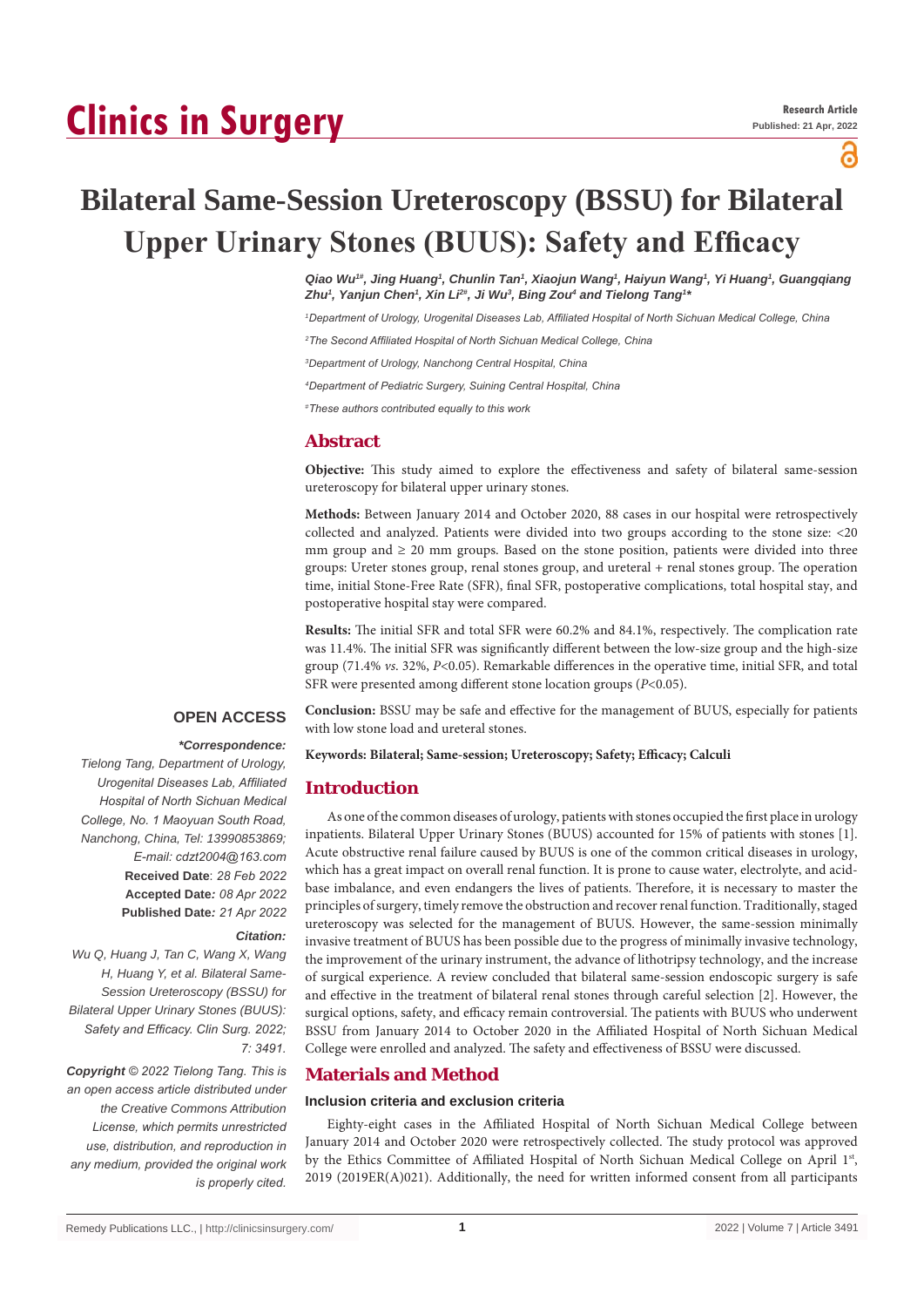was waived. Inclusion criteria: 1) Patients with BUUS; 2) total stone size  $\leq 40$  mm; 3) unilateral stone size  $\leq 20$  mm. Exclusion criteria: 1) Patients with severe preoperative complications such as pyonephrosis and blood coagulation dysfunction; 2) patients with anatomic abnormalities such as ureteropelvic junction stricture; 3) patients with special types of stones such as staghorn stones. The private information of all patients in this study is confidential. All patients voluntarily signed the operation informed consent before the operation. Our study has been reported according to the relevant Equator network guideline.

#### **General data**

A total of 88 patients with BUUS in our hospital who underwent BSSU from January 2014 to October 2020 were collected, including 59 males (67.0%) and 29 females (33.0%), with an average age of  $49.9 \pm 12.6$  years (range, 13 to 75 years). The main clinical symptoms are swelling pain and discomfort in the waist, gross hematuria, or microscopic hematuria, some of which are found by physical examination. The average value of Body Mass Index (BMI) was 23.8 ± 3.1 kg/m<sup>2</sup> (range, 18.0 kg/m<sup>2</sup> to 32.0 kg/m<sup>2</sup>). Thirty-three patients had a history of lithotripsy, poor efficacy of lithotripsy, or postoperative recurrence. Of these patients with a history of lithotripsy, 11 had a history of ESWL, 7 had a history of PCNL, 8 had a history of URS, and 7 forgot what kind of lithotripsy they had received. Blood routine examination, urine routine examination, biochemical analysis, and urine culture were performed preoperatively. Patients with urinary tract infection were treated with empirical antibiotics before the urine culture results were reported. Once the urine culture results were reported, sensitive antibiotics were selected for adequate antiinfection treatment according to the drug sensitivity test. Ureteral stents can be retained in patients with urinary tract infection and renal insufficiency before the operation. Whether to indwelling the ureteral stents for 5 to 7 days depended on the ureteral conditions and the size of stones, which made the ureter dilated and facilitated the operation. Preoperative CT scans were performed to confirm the diagnosis and evaluate the size, number, location of stones, and the presence of anatomic abnormalities. The patients were divided into two groups under stone size: low stone size (<20 mm) *vs.* high stone size ( $\geq$  20 mm). The patients were divided into the complication group and the non-complication group according to the occurrence of postoperative complications.

#### **Surgical technique**

All operations were performed in the lithotomy position and endotracheal intubation was performed under general anesthesia. Preoperative and postoperative antibiotics were given to prevent infection. The side with less stone size and less difficulty was treated firstly. Rigid ureteroscopy (Wolf, 8/9.8 Fr), flexible ureteroscopy (Olympus, URF, P3), ureter access sheath (Cook, 12/14 Fr, male for 45 cm and female for 35 cm), and ureteral stents (6 Fr) were used. Treatment of ureteral stones: Under the guidance of hydrophilic super-slippery guidewire or zebra guidewire, the ureteroscopy was entered below the middle and lower ureteral stones which were observed and then treated with holmium laser lithotripsy. The stone basket (NGage Nitinol stone extractor 2.2 Fr 115 cm basket; Cook Medical) was removed until the absence of visible residual stones, and then the kidney was explored with flexible ureteroscopy. No lithostatic instruments were placed during the operation. If the stone moved up to the kidney, the stone was treated by flexible ureteroscopy according to the renal stones. For the upper ureteral stones, to avoid laser thermal damage to the upper ureter, the stones were pushed back into the kidney by holmium laser lithotripsy and treated based on the standard of the renal stones. Treatment of renal stones: The rigid ureteroscopy entered the ureter under the guidance of guidewire and ascended to the junction of the ureter and pelvis at the same time. Before retraction, another guidewire was inserted from the working channel of the ureteroscopy. The access sheath (Cook Medical, Bloomington, US, Flexor, 12/14 Fr, male for 45 cm, female for 35 cm) was then placed slowly and gently under the guidance of the guidewire to reach the junction of the ureter and pelvis, and the outer sheath was retained. The flexible ureter sheath (Olympus, URF, P3) was inserted into the renal pelvis through the access sheath. Perfusion wash was conducted by artificial water injection. Systematic exploration was carried out according to the order of upper, middle, and lower calyx, renal pelvis, and its junction. After the stone was found, 200 μm holmium laser fiber was implanted for lithotripsy. The power of lithotripsy was 12 W to 30 W (energy 0.6 J to 1.0 J, frequency 20 Hz to 30 Hz). The lower power was selected for brittle stones and the higher for harder stones. The stone was gradually crushed below 2 mm. During lithotripsy, the stones were crushed gradually from the edge of the stone, and the core was finally broken. After lithotripsy, the guidewire was placed and the ureteral access sheath was then withdrawn, and the rigid ureteroscopy was used to place the ureter stents. On the first day after the operation, patients were advised to drink more water and get out of bed to facilitate the stone excretion.

#### **Efficacy judgment**

KUB or CT scan was performed at 1 to 3 days and 4 weeks after the operation to understand the position of ureteral stents and to evaluate the residual stones. Postoperative KUB and CT scans were performed in 82 and 6 patients, respectively. CT scans were conducted postoperatively in 6 patients with radiolucent stones. Preoperative ureteral stent placement, operative time, total hospital stays, postoperative hospital stays, postoperative complications, initial SFR, and final SFR were recorded. The definition of initial stone-free and final stone-free is that no residual stones or residual stones <2 mm exist at postoperative 1 to 3 days and 4 weeks, respectively. Criteria for successful lithotripsy: complete absence of stones or residual stones <2 mm. Clavien-Dindo grading system was used to evaluate the postoperative complications. The operation time was the entire anesthesia interval, from anesthesia induction to tracheal extubation.

#### **Statistical methods**

SPSS 17.0 software was applied for statistical analysis, and the normality of data was tested. The measurement data were expressed as mean ± standard deviation, and the t test was used for comparison. The counting data were presented as a percentage and compared by the chi-square test. P<0.05 was considered statistically significant.

# **Results**

The basic clinical data of 88 patients with BUUS, compared to the low-size group, the initial SFR in the high-size group was less (32.0% *vs.* 71.4%, P=0.001) and the operation time in high-size group was longer (107.92 min *vs.* 83.96 min, P=0.002). No significant difference was found in other variables. That significant difference in initial SFR, total SFR, and operation time were found among the bilateral ureter group, bilateral kidney group, and ureter plus kidney group. The initial SFR was the highest in the ureter group, followed by the ureter plus kidney group, and finally the kidney group (77.8% *vs.* 37.0% *vs.* 14.3%, P<0.001). The total SFR was the highest in the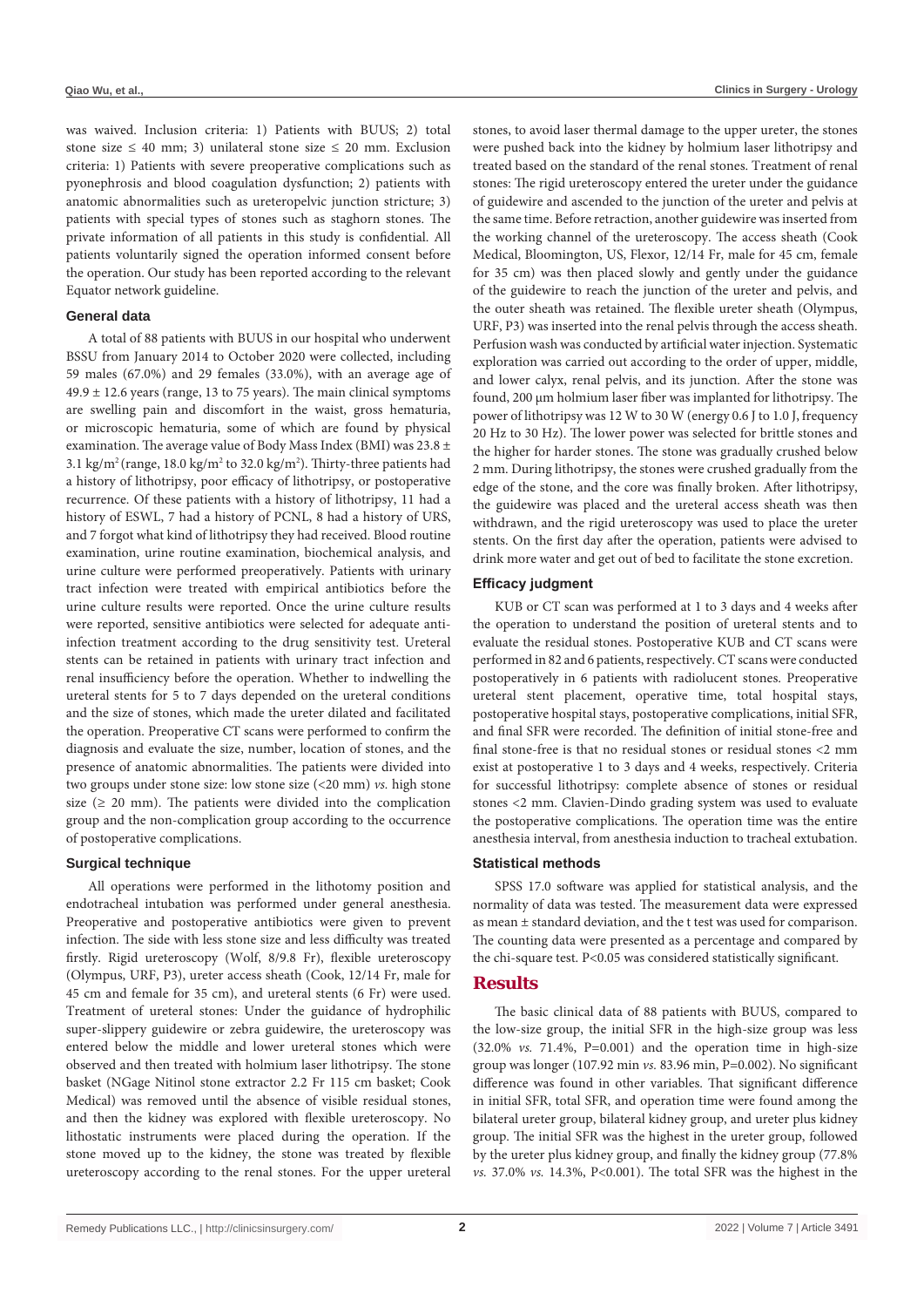ureter group, followed by the kidney group, and finally the ureter plus kidney group (94.0% *vs.* 71.4% *vs.* 66.6%, P=0.004). The operation time was the longest in the kidney group, followed by the ureter plus kidney group, and finally the ureter group (123.57 min *vs.* 99.33 min *vs.* 82.24 min, P=0.002). No significant difference was discovered in other variables. Patients in the complication group were older (57.1 *vs.* 48.9 years, P=0.05) and had more stones (2.8 *vs.* 2.3, P=0.063) in comparison to those in the non-complication group, although there was no statistical difference.

# **Discussion**

There are different options for the treatment of upper urinary stones, such as Extracorporeal Shock Wave Lithotripsy (ESWL), Percutaneous Nephrolithotripsy (PCNL), Ureteroscopic Lithotripsy (URL), and laparoscopic Ureterolithotomy (LUL). Traditionally, a staged procedure is selected for the patients with BUUS. Additionally, with the development of technology and the increasing experience of urologists, it is possible to treat patients with BUUS [3-7] or even with complex BUUS in the same-session [8]. The simultaneous combination of different endoscopes is also one of the treatment methods [9-11]. Recently, increasing relevant studies support the treatments in a single procedure for BUUS patients [3,12-16], which not only reduce the total operation time and anesthesia needs but decrease the total course of disease and convalescence. However, some researchers indicated that SSBU is not safe and effective. Bandi [17] demonstrated that one patient suffered from anuric renal failure after SSBU. Hollenbeck [18] insisted that the complication rate of patients treated with SSBU was twice as high as that of patients treated with unilateral ureteroscopy (29% *vs.* 14%, P<0.05). A recent prospective study [19] demonstrated that the complication rate in patients receiving SSBU was more than twice that in patients receiving unilateral ureteroscopy (39.9% *vs.* 15.9%, P=0.03). Among the 88 patients in this study, the initial SFR was 60.2% (53/88), the overall SFR was 84.1% (74/88), and the complication rate was 11.4% (10/88), which were consistent with a previous study [20]. However, the initial SFR in the high stone load group was significantly lower than that in the low stone load group (32.0% *vs.* 71.4%, P=0.001). If we only focus on the initial SFR, SSBU was not effective at first glance. But it took time for the stone fragments to be removed after the operation. Fortunately, the total SFR showed that SSBU was effective between the high load group and the low load group (76.0% *vs.* 87.3%, P=0.191). The independent factors affecting the SFR of BSSU include stone hardness, surface area, stone size, composition, location, and anatomical abnormalities [21,22]. In this study, the operation time in the low stone load group was markedly lower than that in the high stone load group (83.96 min *vs.* 107.92 min, P=0.002). It is not hard to imagine that the greater the stone load, the longer the operation time. In our present study, patients were divided into bilateral ureteral stones group, unilateral ureter + contralateral kidney stones group, and bilateral kidney stones group according to the position of stones. A previous study [20] has confirmed that the closer the stones to the distal ureter, the higher the SFR. The results of this study are consistent with the above conclusions. Both the initial SFR and the total SFR indicated that the SFR in the bilateral ureteral stones group was higher than that in the unilateral ureteral stones + contralateral renal stones group and bilateral renal stones group. Postoperative complications in the bilateral kidney stone group were about twice as high as those in the kidney stone + ureteral stone group and approximately four times as high as those in the bilateral ureteral stone group (28.6% *vs.* 14.8% *vs.* 7.4%, P<0.05). It can be seen that

postoperative complications in patients with renal stones were significantly higher than those in patients with ureteral stones. This may be related to the more difficult treatment and longer operation time of renal stones. However, the results could be biased since only 7 included patients had bilateral kidney stones. The above three points indicate that when the stone size is lower and located in the bilateral ureter, the operation is easier and effective and the SFR is higher. Furthermore, compared to the non-complication group, the high levels of age, preoperative creatinine, number and size of stones were presented in the complication group. Although the difference was not statistically significant possibly due to the small number of patients included, it may provide some reference for the management of patients with BUUS. It is impertinent that the complication rate of SSBU is twice as high as that of staged ureteroscopy [18] or unilateral ureteroscopy [19]. The overall risk is equivalent and is determined by the renal unit treated. At first glance, the risk of complications in SSBU doubled compared with staged ureteroscopy, but in practice the risk of complications in staged unilateral procedure is diluted by time rather than being faced immediately when bilateral same-session procedure. As we all know, BSSU has the advantages of avoiding patients with bilateral upper urinary stones to undergo second operation, limiting the number of anesthesia, decreasing the total operation time, and saving operating room resources to a certain extent. The duration of surgery and anesthesia were considered as important predictors of postoperative pulmonary complications SSBU can avoid second anesthesia and may reduce the risk of postoperative pulmonary complications [23-25]. As one study pointed out [26], we should make full use of operating room resources during the COVID-19 pandemic. Therefore, SSBU should be more encouraged for suitable patients with bilateral upper urinary stones. Related literature [20] reported that postoperative complications of BSSU mainly included pain, postoperative fever, and gross hematuria, with an incidence of 20.0%, 4.0%, and 4.0%, respectively. Other complications included urosepsis, urinary tract infection, mucosal avulsion, stone emigration, and ureteral perforation, accounting for 6.0% of the total complications. In this study, the incidence of early postoperative complications was 11.4% (10/88), which was similar to a recent study [12]. Among the complications, there were 7 patients with fever, 1 with continuous hematuria, 1 with septic shock, and 1 with acute renal insufficiency. All these complications were improved after active treatment. Fever and septic shock after ureteroscopy were mainly related to the presence of preoperative infection, high intraoperative pelvic pressure, and injury of the pelvis mucosa. One patient with septic shock belonged to the unilateral ureteral stones + contralateral kidney stones group. One patient with acute renal insufficiency belonged to the bilateral ureteral stones group. Both of the two patients belonged to the high load group. Patients with postoperative septic shock had preoperative urinary tract infection, which was consistent with a previous study [27]. Patients with postoperative acute renal insufficiency had unilateral preoperative obstruction and severe hydronephrosis. Fortunately, both patients were improved and discharged after active treatment. Therefore, adequate preoperative anti-infection treatment, careful intraoperative operation, and rational utilization of ureter access sheath are suggested and the operation time should be controlled within 120 min. Continuous hematuria may be related to ureteral mucosa injury caused by improper manipulation, polyp bleeding, or indwelling ureteral stents. The patients with complications were improved after adequate anti-infection treatment, rational use of hemostatic drugs, and absolute bed rest. However, the patients with continuous